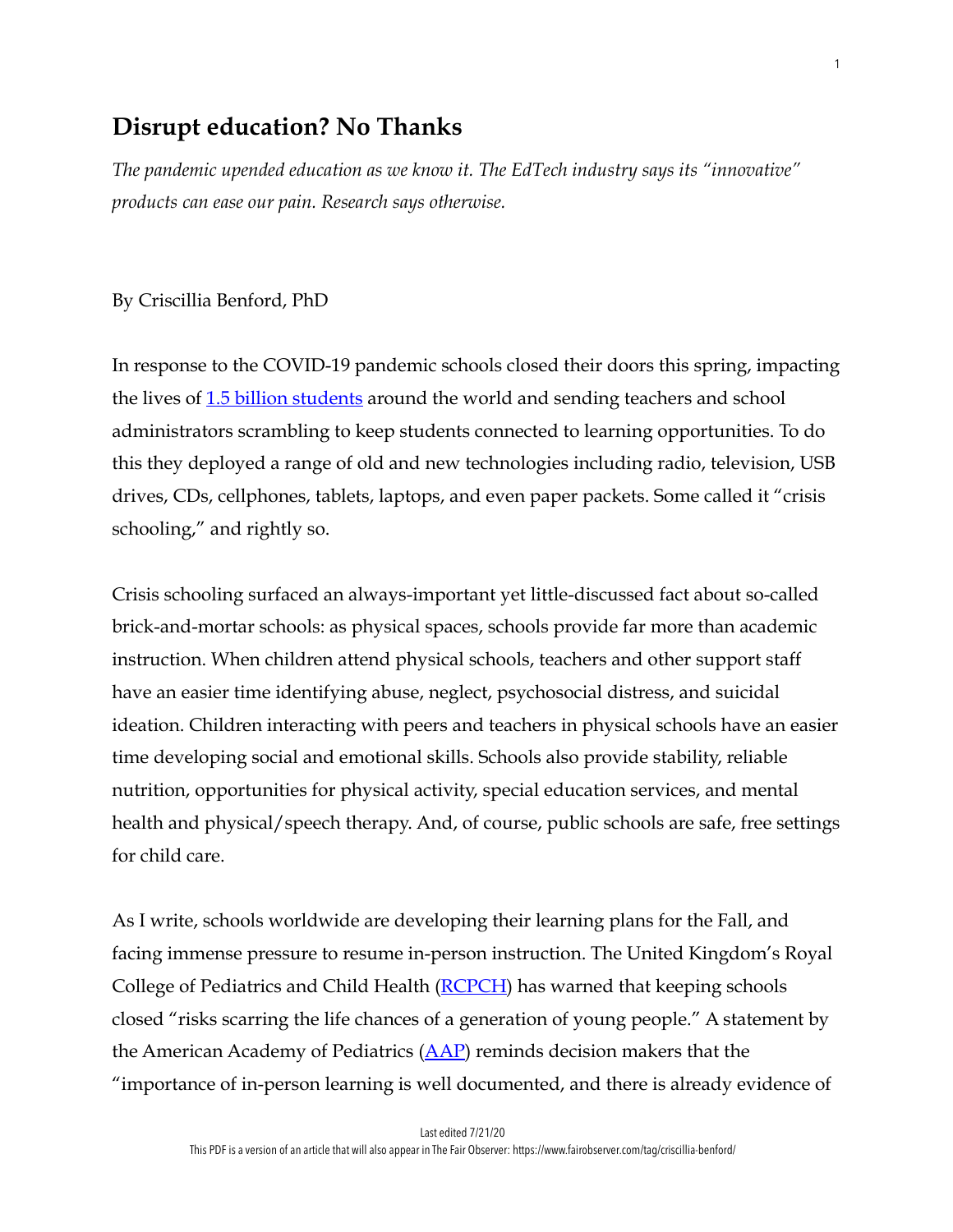the negative impacts on children because of school closures in the spring of 2020." School closures pose particularly fierce challenges for families with primary care-givers who must work away from home, as well as families without homes. [Unesco](https://en.unesco.org/covid19/educationresponse/consequences) affirms that disruptions caused by school closures "exacerbate already existing disparities within the education system," and are "particularly severe for the most vulnerable and marginalized" children and their families.

Schools in some countries did remain open despite the COVID-19 pandemic, and more than 20 countries reopened schools just months after closing them. Staff at **Science** looked to schools in these countries for patterns that could indicate likely best practices for keeping students and school staff safe. What they found will not surprise many readers of this article. Masks, smaller class sizes, hand washing, adequate ventilation, testing, and physical distancing help reduce spread of the disease in learning environments. And it appears that younger children are less likely to transmit the disease or become infected.

Yet despite this promising news, it is likely that many schools will remain closed or deploy a mix of in-person and remote instruction for the foreseeable future. There are many reasons for this, mostly having to do with space, planning, time, money, and uncertainty. To follow physical distancing guidelines a school would need access to more physical space, or mandate students attend physical school in shifts. In many jurisdictions, schools still lack comprehensive plans for safely opening physical buildings, as well as the time and financial resources needed to implement such plans. And because there remains so much uncertainty regarding SARS-CoV-2 and COVID-19, many parents, teachers, and staff believe that returning to physical school buildings is too risky to tolerate.

In the midst of our collective anxiety and grief, pixelated vampires have appeared. These dangerously virtual substitutes for physical schools, made glamorous by the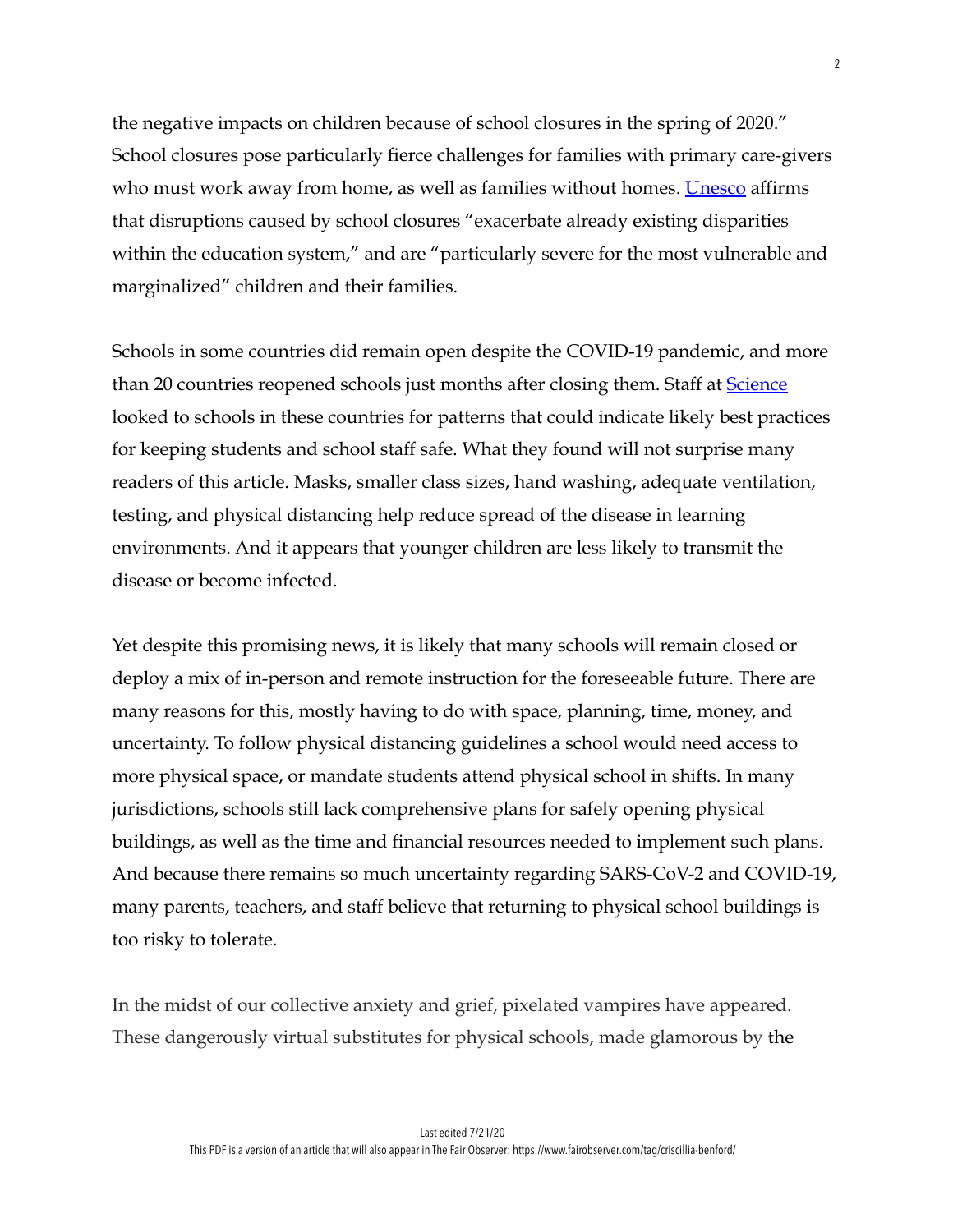EdTech industry's rhetoric of innovation, efficiency, and cost-savings, promise to save us from COVID-disruptions. All we need to do is invite them in.

Please don't. I wrote this article to explain why.

#### **WHAT IS EDTECH?**

The EdTech Industry is a global industry serving the full spectrum of the education market –– pre-school, K-12, higher education, corporate/enterprise/continuing education, assessment and verification, and informal learning. Venture-backed EdTech companies worth hundreds of millions of dollars are based in the United States, China, India, Indonesia, and the European Union.

These companies sell educational content and hardware such as interactive white boards, laptops, and tablets. They also sell software designed to mediate communication between stakeholders (e.g., students, teachers, parents, administrators), and extract or accept hand-entered data in order to algorithmically manage student behavior and/or deliver algorithmically-generated reports, instruction, and guidance. The poster vampire (ahem, poster child) of the industry is a software-enabled, datadriven (and sometimes gamified) instructional approach called "personalized learning."

What does gamified personalized learning look like in action? Personalized learning transforms teachers into "guides on the side" who assist students as they interact with YouTube-style recommendation algorithms that select assignments and determine when a student moves on to the next "level" of the curriculum. *Gamified* personalized learning seeks to increase student engagement through the incorporation of game-like elements such as badges, avatars, storylines, competitions, progression bars, "power-ups" –– and even the ability to earn in-game cash.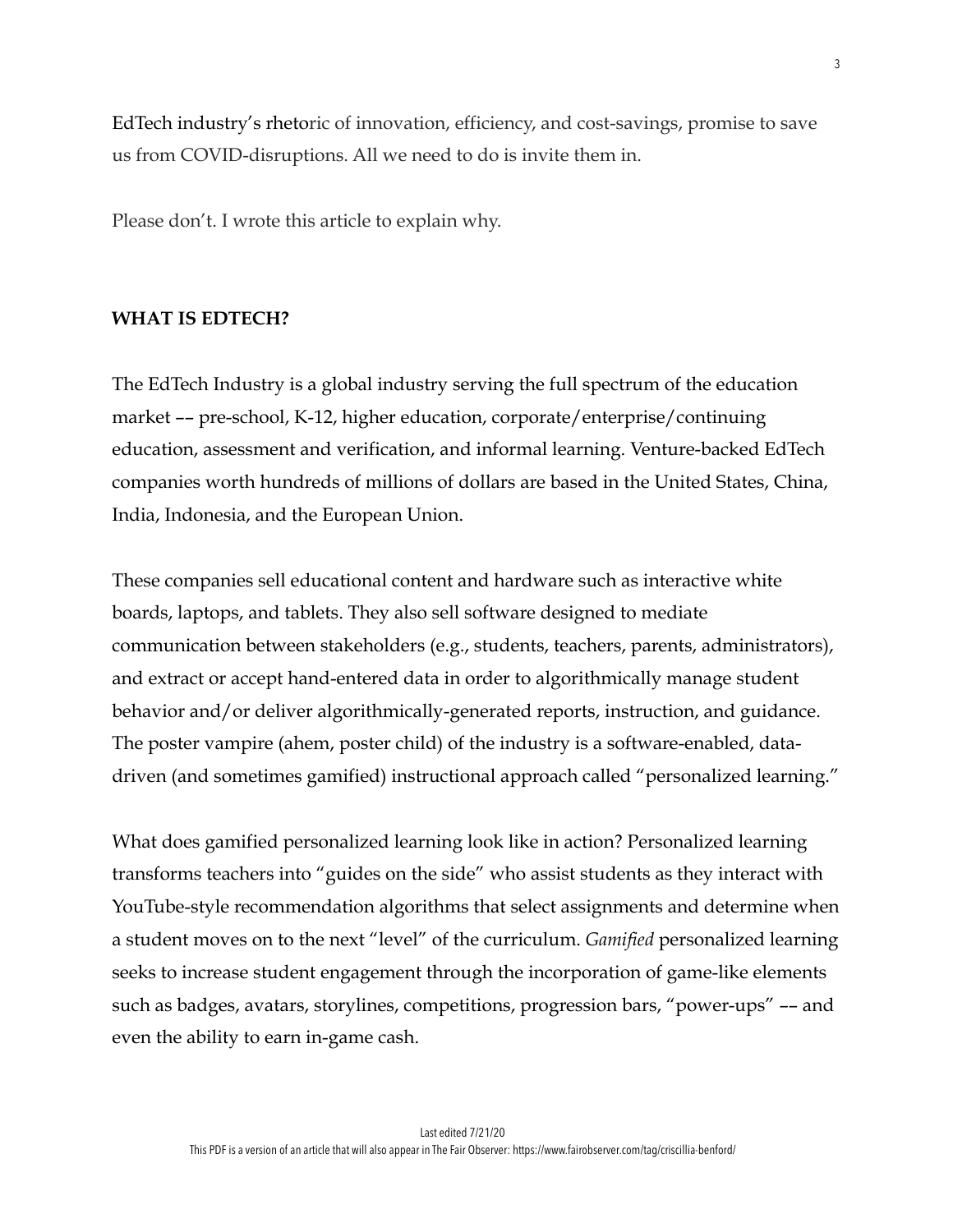Products like these are being touted by advocates for the EdTech industry as one-stop solutions to all COVID-related educational challenges. Dissatisfied with your school's reopening plan or worried that physical schools are unsafe? Try virtual schools! Lack space for physical distancing? Try blended learning! Baffled by disengaged students with varying preparedness levels? Data-driven personalized learning to the rescue! Worried about your students' psychosocial distress? Let tech-enabled emotional surveillance help with that! Facing budget cuts or teacher shortages? Let AI teach the kids! Crazed by platform overload? Come buy! Come buy!

Sounds great, right?

Not so fast.

While EdTech's marketing rhetoric is appealing, its track record is dismal.

More often than not, EdTech fails to deliver on its promises to improve equity and [learning outcomes](https://www.washingtonpost.com/education/2019/05/29/new-report-virtual-education-it-sure-sounds-good-it-turns-out-its-too-good-be-true/). Many platforms ignore children's real needs, and some may even <u>violate children's rights</u>. Others simply waste (or even [steal](https://www.indystar.com/story/news/education/2020/02/12/indiana-trying-get-back-millions-shuttered-virtual-schools/4740433002/)) funding that could have been used for more positively impactful initiatives. Anecdotes describing EdTech's shortcomings abound, and research seeking to understand EdTech's impact supports unfavorable individual verdicts: EdTech disappoints.

Since 2013, the <u>National Education Policy Center</u> (NEPC) has published an annual report documenting the growth of the EdTech sector in the United States and examining the year's research on virtual education. Each year, researchers find that full-time virtual schools and blended schools produce worse outcomes than brick-and-mortar public schools, and that industry claims regarding cost savings are not supported by available research. Research evaluating instructional models used by virtual schools and describing the student experience is sparse, and what is available is "methodologically questionable" and in other ways subpar. Accordingly, NEPC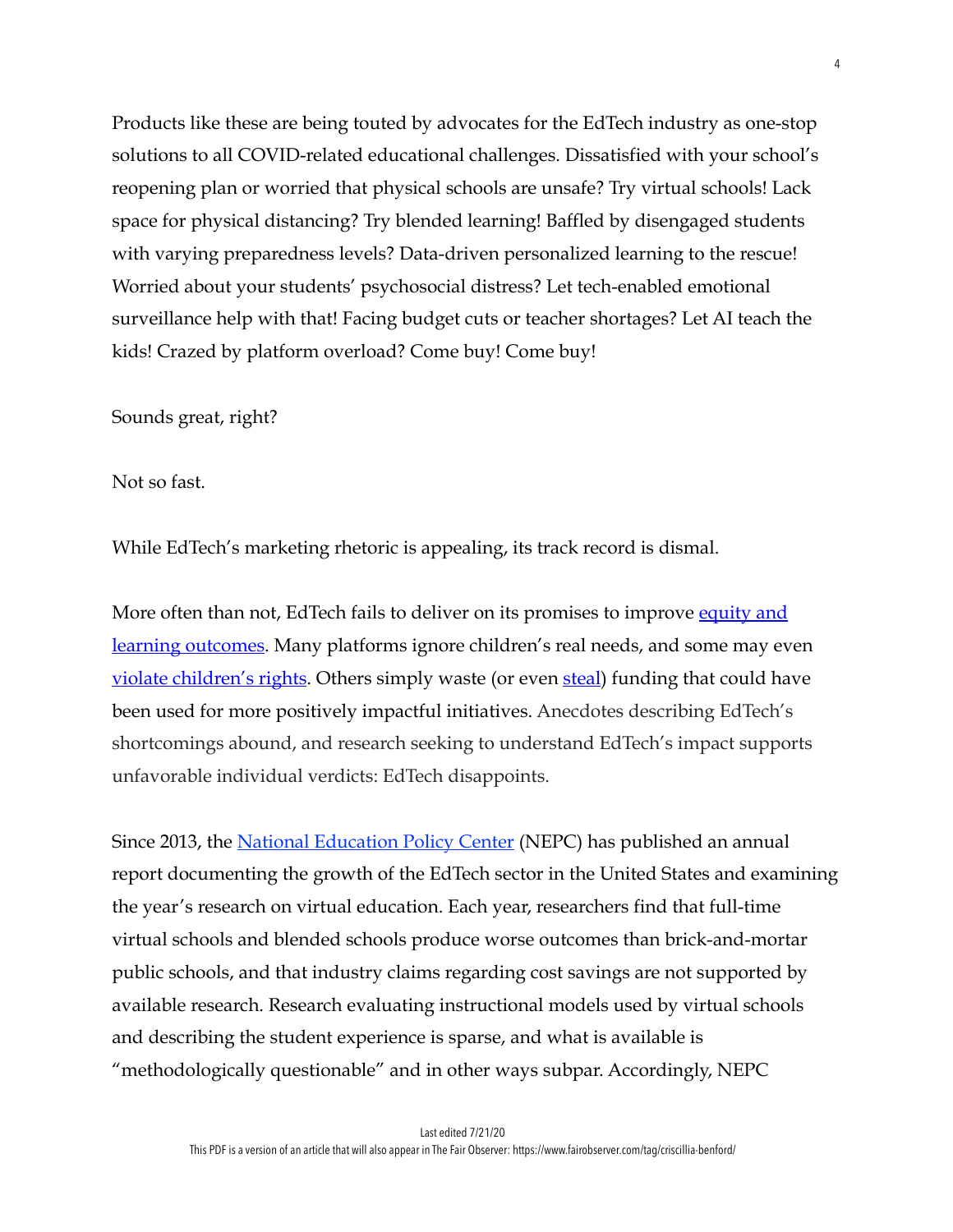recommends that policymakers "slow or stop the growth in the number of virtual and blended schools and the size of their enrollments until the reasons for their relatively poor performance have been identified and addressed." You can find the full 2019 report <u>[here](https://www.washingtonpost.com/education/2019/05/29/new-report-virtual-education-it-sure-sounds-good-it-turns-out-its-too-good-be-true/)</u>, and a summary of the report by one of its authors, Alex Molnar, here.

NEPC researchers aren't alone in their skepticism. A [June 2020 report by McKinsey](https://www.mckinsey.com/industries/social-sector/our-insights/new-global-data-reveal-education-technologys-impact-on-learning) warns against "uncritically" accepting EdTech as a solution to COVID-related educational challenges, and urges careful planning and preparation to increase the probability that an initiative will be successful. "These lessons hold true regardless of geography," the report states. The World Bank makes a similar claim in its "**knowledge** [map"](http://www.infodev.org/articles/impact-icts-learning-achievement) of the impact of information & communication technology (ICT) on learning and achievement: "In general, despite thousands of impact studies, the impact of ICT use on student achievement remains difficult to measure and open to much reasonable debate." Writing for the fifth volume of the **Handbook of the Economics of Education**, Drs. George Bulman and Robert Fairlie, researchers based at the University of California, Santa Cruz in the United States, state that evidence of EdTech's effectiveness "appears to be strongest in developing countries" and the outcome depends upon the "characteristics of the intervention."

So what does a successful EdTech intervention look like? Tusome, a USAID-funded program adopted by the Kenyan government and described in a 2018 article for **The** [Economist,](https://www.economist.com/international/2018/11/17/in-poor-countries-technology-can-make-big-improvements-to-education) offers clues. Tusome means "let's read" in Kiswahili, a Bantu language spoken in East and Central Africa and the official language of Kenya. As an EdTech intervention, Tusome consists of more than hardware and software. Tusome includes a custom reading curriculum, custom books, and detailed lesson plans. Human teachers deliver the lessons in physical classrooms while coaches log information about the teachers' and their students' performances into the Tusome platform using a tablet. Coaching advice based on data entered by the coach is dispensed through the tablet. All entered and processed information can be reviewed by the county offices that run the local schools. The program costs about \$4 per child per year, and research shows that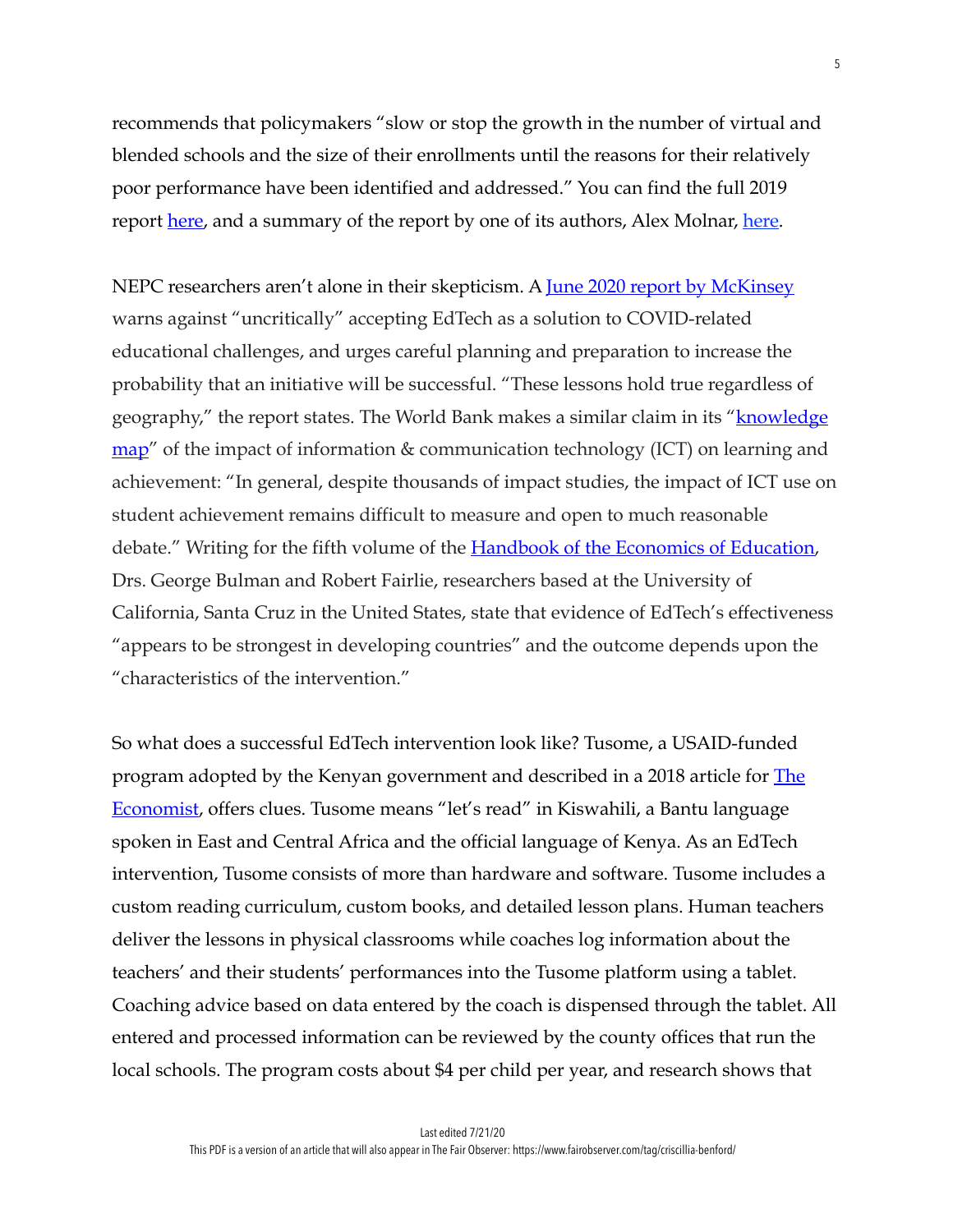thanks to Tusome the portion of Kenyan Grade 2 students who could read 30 wordsper-minute doubled, rising from 1/3 to 2/3.

Programs like Tusome succeed because they are designed to address specifically local educational challenges –– in this case, insufficient teacher training, lack of teacher oversight, and teacher absenteeism.

EdTech initiatives usually fail to live up to their hype –– in large part because the characteristics of such initiatives are neither aligned with established research explaining how children learn, nor with local reality. Unsuccessful initiatives are hobbled by core design assumptions that are simply wrong for usage contexts, assumptions regarding things like cultural norms, relevance to existing curriculum, relevance to student experience, connectivity availability, available time-on-task, prior student knowledge, and available teacher training resources.

Consider, for example, the One Laptop Per Child (OLPC) initiative. Nicholas Negroponte, founder of the MIT Media Lab, launched the program in 2006 with the intention of putting inexpensive-but-durable laptops in the hands of poor children around the world. "We will literally take tablets and drop them out of helicopters," The [Economist](https://www.economist.com/international/2018/11/17/in-poor-countries-technology-can-make-big-improvements-to-education) quoted him as saying.

The program got a lot of people excited. However, it was ultimately a failure in more ways than one. The laptops were more expensive and less durable than Negroponte had predicted, and his plan for selling them was blinkered by Western hubris and lack of global perspective. Most importantly, [the OLPC laptops did not lead to improved](https://blogs.worldbank.org/impactevaluations/one-laptop-per-child-is-not-improving-reading-or-math-but-are-we-learning-enough-from-these-evaluati)  [learning outcomes](https://blogs.worldbank.org/impactevaluations/one-laptop-per-child-is-not-improving-reading-or-math-but-are-we-learning-enough-from-these-evaluati) in math and language, though such improvements were the declared objective of the program.

Negroponte's OLPC initiative is a classic example of **hardware dumping**, a presumptuous and ultimately wasteful way of "improving" education through the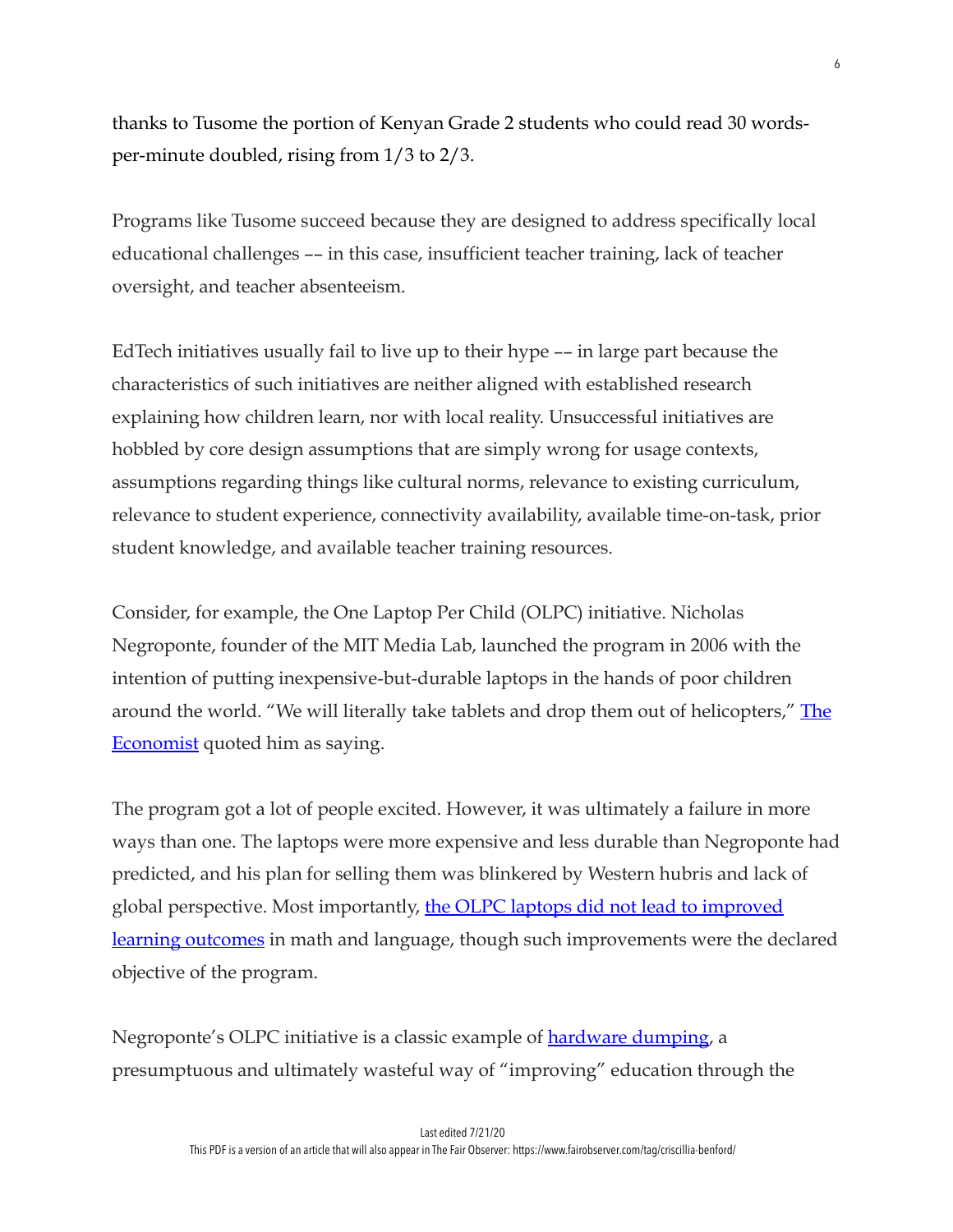introduction of technology. Hardware dumping assumes that hardware and connectivity access alone will improve learning outcomes. [Research](https://www.mckinsey.com/industries/social-sector/our-insights/new-global-data-reveal-education-technologys-impact-on-learning) and [experience](https://theconversation.com/without-teacher-guidance-all-the-tech-in-the-world-will-be-quite-useless-42738) shows that this is simply untrue.

Tech for tech's sake in educational settings diverts money, time, and attention from meeting students' learning needs, and arguments supporting this approach wrongly imply that mere exposure to today's technology will translate into tomorrow's upward mobility.

Los Angeles Unified School District learned the **hardware dumping lesson** the expensive way in 2013. The district introduced a \$1 billion initiative to give every student an iPad loaded with curriculum developed by Pearson, a textbook and standardized test publisher. Before the roll-out period was over, students had figured out how to circumvent security locks, allowing them to exit Pearson's walled garden and visit noneducational sites. The district eventually demanded a refund from Apple, citing what [WIRED](https://www.wired.com/2015/05/los-angeles-edtech/) described as "crippling technical issues with the Pearson platform and incomplete curriculum that made it nearly impossible for teachers to teach." The FBI launched an investigation.

Michael Trucano, Global Lead for Innovation in Education at the World Bank, decries hardware dumping in a 2010 article entitled "<u>Worst Practice in ICT Use in Education</u>." Though the article is a decade old (ancient in internet years), it remains relevant. In addition to hardware dumping, three additional worst practices are particularly relevant to the COVID-era: 1) assuming technology alone can disappear equity issues, 2) failing to estimate the "[total cost of operation](https://www.infodev.org/articles/icts-education-costs)" (TOC) of an educational technology initiative, an estimation that ought to include not just the purchase price of hardware and software, but also maintenance costs, training costs, and more, including a calculation of the difference between cost-per-participant and cost-per-graduate, and 3) failing to ask *What else could be done with the financial and other resources potentially allocated that would have a greater impact on educational goals?*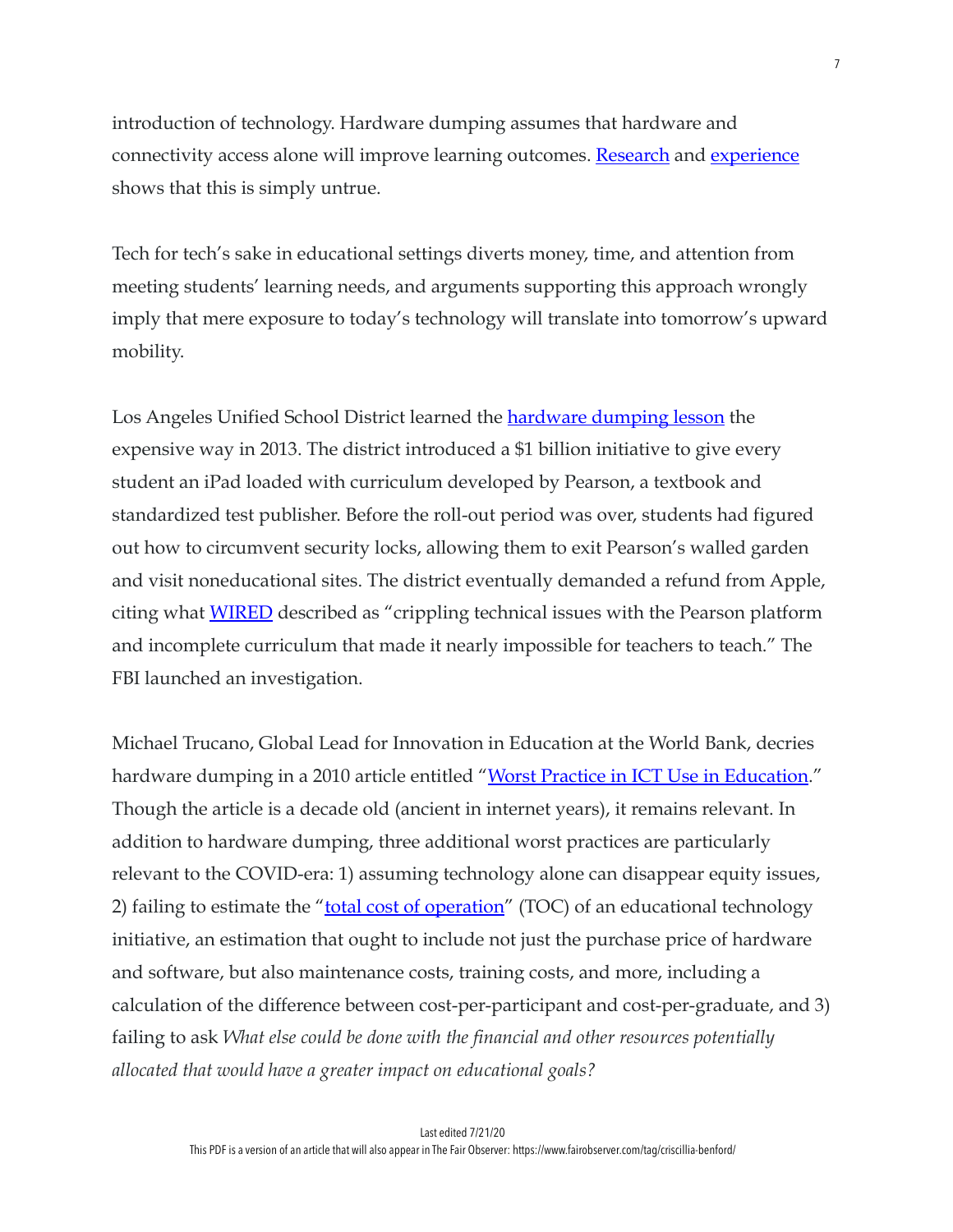#### **LET THEM EAT TABLETS**

These are the kinds of questions that EdTech advocates sidestep with rhetoric. Such rhetoric appeals to our collective desire to remain relevant in the future, our intuitive sense that something is deeply wrong with education in its current form, and our moral sense that all children have the right to a high quality education.

Consider, for example, how the following rhetorical pyrotechnics front-load the old saw that education today is outmoded, while obscuring EdTech's other agenda items. First up, a few lines from a statement called "The Future of School" by the Center for Education Reform (CER), a pro-EdTech advocacy group based in the United States: "We must change the way we educate and in myriad ways strive to deliver education using the very technologies that are tracking and delivering our food, our supplies, and so many other necessities of life." [*Translation: Education today is old fashioned. Let's update it by treating students and learning modules like Amazon packages.*] A sponsored article in [Forbes](https://www.forbes.com/sites/tmobile/2020/05/22/its-time-to-close-the-digital-divide/#59c768c219b5) more directly connects the case for EdTech to the case for closing the digital divide, describing the internet as the portal to "new tools" for interacting with students in "new ways that both enhance the teacher's ability to teach and gives students the flexibility to learn in ways more suitable to the 24/7, always-on society we live in today." [*Translation: Education today is old fashioned. Let's update it so that even children regard the boundaries between online/offline life as blurred.*] Writing for the [Washington Post](https://www.washingtonpost.com/opinions/2020/05/03/jeb-bush-its-time-embrace-distance-learning-not-just-because-coronavirus/), former Florida governor Jeb Bush suggests that if public funds intended to help schools become COVID-ready were instead used to pay for laptops and connectivity "students would be better prepared for the learning platforms of college and the workforce. Teachers would be able to deploy more innovative and personalized instructional strategies." [*Translation: Education today is old fashioned. Let's update it so that teachers can help children, rich and poor alike, become accustomed to taking orders from the kinds of machines that will sculpt their lives as adults.*] Such visions of the future give me goosebumps, and not in a good way.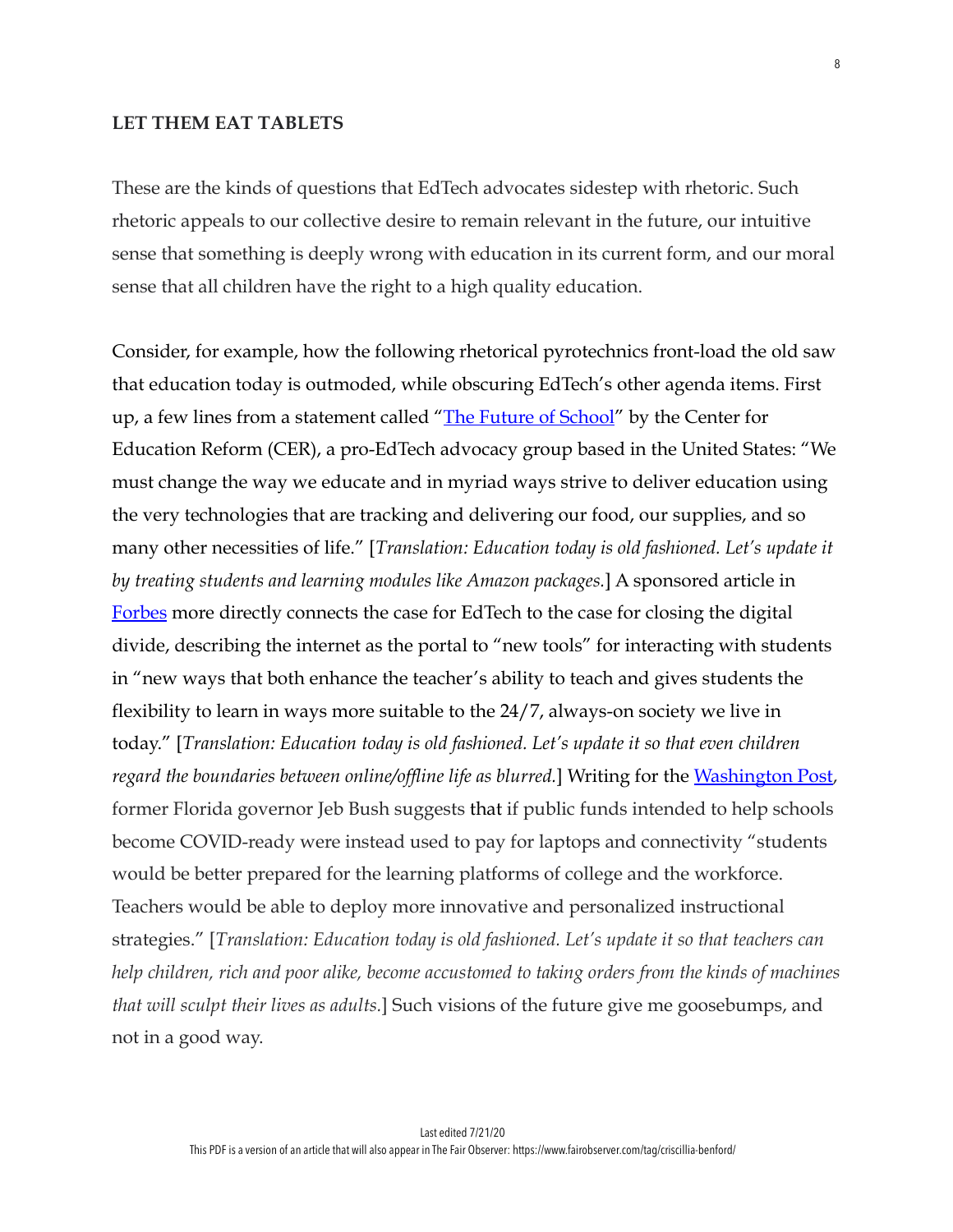EdTech has long used rhetoric laced with technophila and future-proofing to lay the groundwork for increasing its share of the education market. This rhetoric casts EdTech's products in a rosy light while simultaneously disparaging teachers, their unions, and brick-and-mortar schools. Deploying such anti-teacher/anti-school rhetoric while the world still reels from COVID-19 to lobby for the use of public funds to further the industry's growth agenda –– funds that could go to purchasing PPE, hiring additional staff to support physical distancing, and other measures that would improve the safety of physical schools -- reeks of disaster capitalism. As defined by Naomi [Klein](https://www.vice.com/en_us/article/5dmqyk/naomi-klein-interview-on-coronavirus-and-disaster-capitalism-shock-doctrine), disaster capitalism involves the use of "large-scale crises to push through policies that systematically deepen inequality, enrich elites, and undercut everyone else."

To be clear: I'm not against closing the digital divide.

What I am against is reckless profiteering, especially in the form of hardware dumping and a privatized version of public education that pretends to serve the needs of children while in fact invading their privacy, treating them like lab rats, impairing their academic achievement, and undermining their development as humans.

Temptations to recklessness are great. The EdTech industry receives little oversight, and continues to grow despite a history marked by [startling amounts of waste.](https://www.insidehighered.com/blogs/just-visiting/poised-another-decade-ed-tech-debacles) Moreover, as the 2019 NEPC report makes clear, lack of regulation isn't the only problem. To date nobody has even envisioned, much less put forward, regulations that could "increase accountability, identify efficient and cost-effective best practices, and eliminate profiteering." EdTech companies know that schools do not always read terms-of-use statements closely, introducing yet another moral hazard. Moreover, policies at the local, state, and Federal levels regulating the collection, use, and storage of student data do not always align. **Security holes** in widely-used platforms have been easy for hackers to find. Data breaches are [alarmingly common](https://www.edsurge.com/news/2017-05-24-massive-data-breaches-billions-in-wasted-funds-who-is-holding-edtech-vendors-accountable), putting the personal safety and financial [health](https://edtechmagazine.com/k12/article/2019/10/cybersecurity-threats-keep-k-12-cios-night) of students and staff at risk. Effectively, the EdTech industry operates in a 21stcentury Wild West.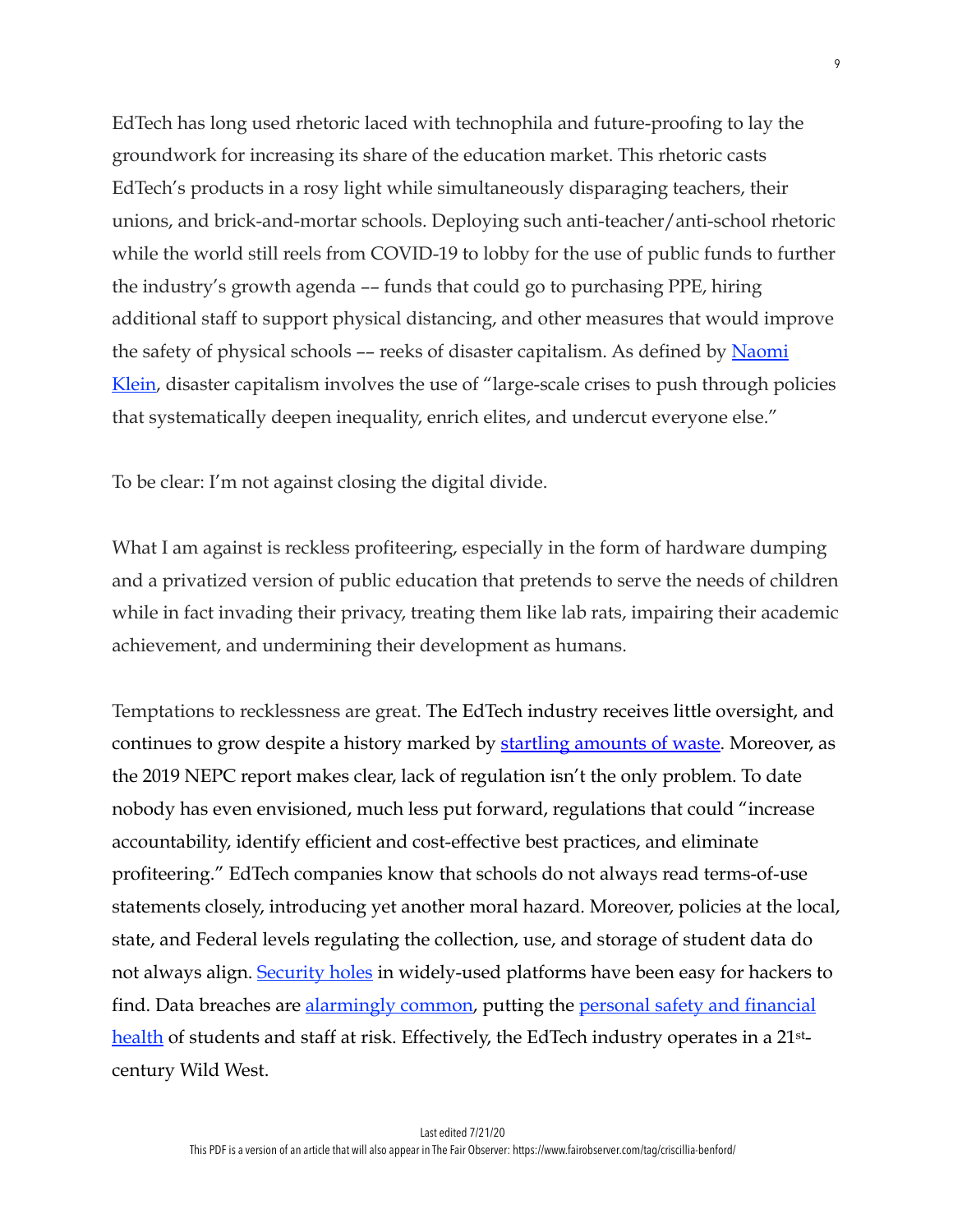When *people* think about education, they see children and perhaps even themselves preparing for the future. When EdTech industry *investors* think about education, they see "[a critical source of human capital for global growth](https://markets.businessinsider.com/news/stocks/global-education-technology-market-to-reach-341b-by-2025-1027892295)" and a large market ripe for digital disruption. Publicly available estimates of the size of this market vary, from HolonIQ's 2018 estimate of [\\$5.9 trillion](https://www.holoniq.com/wp-content/uploads/2019/02/HolonIQ-2019-Global-Outlook-Deck.pdf) to TechCrunch's 2019 estimate of [\\$10 trillion.](https://techcrunch.com/2019/02/28/classdojo-an-app-to-help-teachers-and-parents-communicate-better-raises-35m/) According to **GSV Ventures**, the EdTech industry currently represents 2.3% of the global education market. Due to COVID-driven changes in market conditions, the EdTech industry is now projected to capture 11% of the market by 2026 –– up from a pre-COVID projection of 4.5%. COVID-19 is boosting industry growth from 100% to 400%.

Why are venture capitalists so excited about the education market? In addition to the size of the market there are several reasons, including scalability opportunities, a relative lack of competition (especially in mobile-first), and relative ease of identifying "pain points." Business models vary. Most of us are familiar with freemium platforms that ask users of a free product to upgrade to a paid version. These platforms are used in a "bottom up" strategy whereby the company pursues early adopters who then help market the platform by word-of-mouth. Expensive EdTech is usually part of a "top down" business model whereby a company's products are marketed directly to administration.

When it comes to enumerating profit sources for tech companies –– even EdTech companies –– the elephant in the room is Big Data. EdTech is an exciting sector because machine-mediated student/teacher relationships and student/curriculum relationships produce new and valuable data resources. Of course, personalized learning relies upon data extraction and analysis. However, educating children is only part of the picture when it comes to EdTech as a for-profit industry.

As students use EdTech platforms to learn, those platforms collect what Shoshana Zuboff, author of **The Age of Surveillance Capitalism**, calls "collateral data." Such data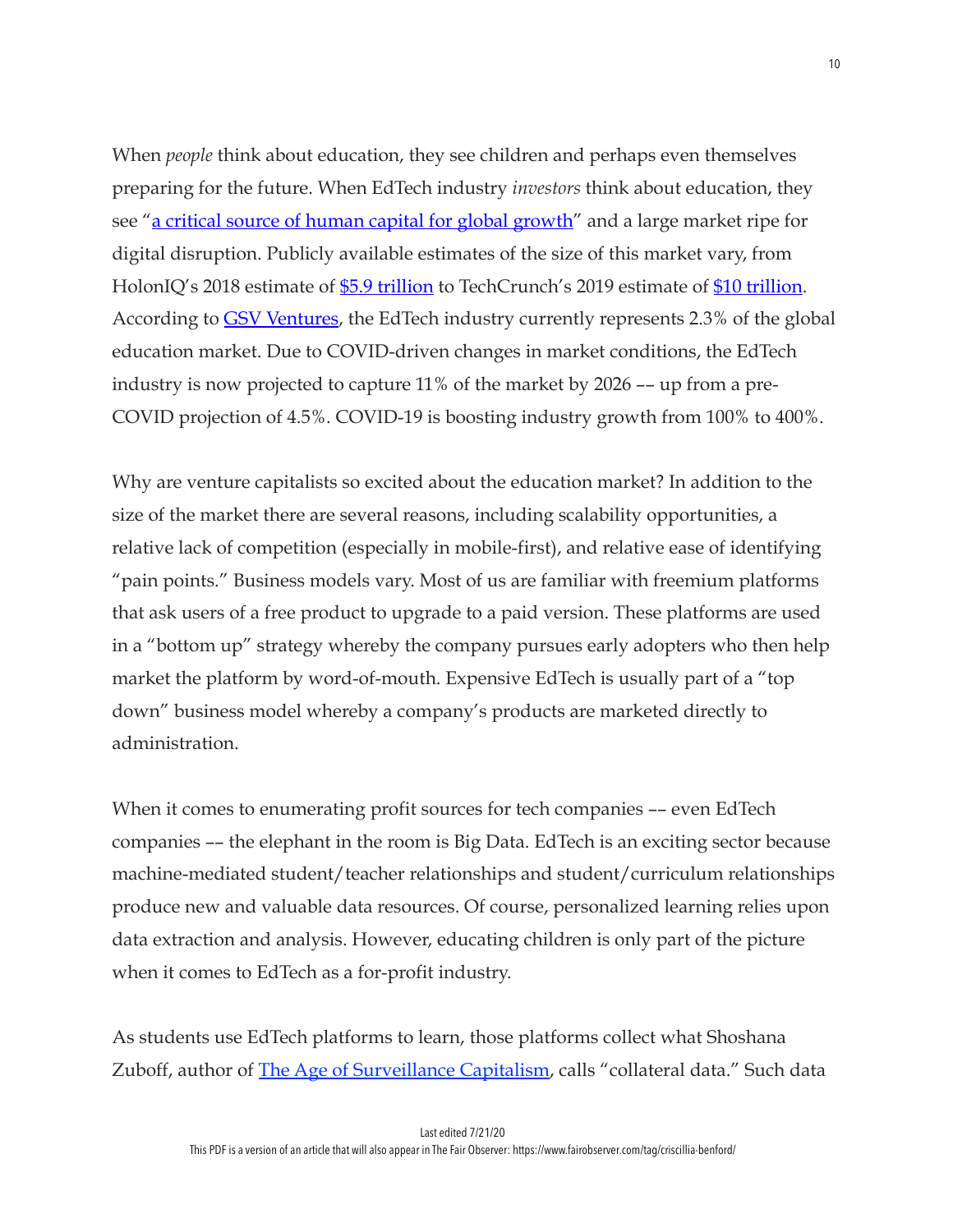points might include (depending on the product) a student's location, click patterns, dwell times, time-to-completion, time-to-frustration, browsing and search history, biometric data, photos, textual and voice communication content and history . . . the list goes on. A given platform may collect 50,000 data points or more per student per hour.

This data is valuable because it is machine-extracted over multi-year baselines and keyed to real children with verified educational records and directory information. Directory information can include a student's legal name, current home address, date and place of birth, gender, primary language spoken, and more, even photographs and social media handles. Educational records include grades, standardized test scores, disciplinary records, attendance records, medical and health records created and maintained by the school, courses taken, awards conferred, and more.

The data amassed by an EdTech platform will become more than fodder for the platform's "personalization" algorithms. It can be repurposed to "optimize" the platform and to make informed budget decisions. It can be further repurposed to inspire and guide the development of new, more-futuristic platforms. That's why, along with the new opportunities for data collection portended by future school closures, EdTech investors anticipate the advent of highly-adaptive EdTech in the form of AI tutors, immersive games that teach subliminally, Hollywood-style educational videos, and even *à la carte* university degrees whereby students purchase individual courses from a pre-determined group of separate online institutions.

What is unlikely to excite investors: the selling of personally identifiable data for marketing purposes. EdTech companies don't need to. (Though **Google used to mine** [student emails](https://www.edweek.org/ew/articles/2014/03/13/26google.h33.html) to sell targeted advertising, and other EdTech companies have been caught **selling sensitive student data** to their affiliates.)

These days, Ed Tech companies can use their troves of aggregate data to create and sell what Zuboff calls "prediction products" -- algorithms and predictive models which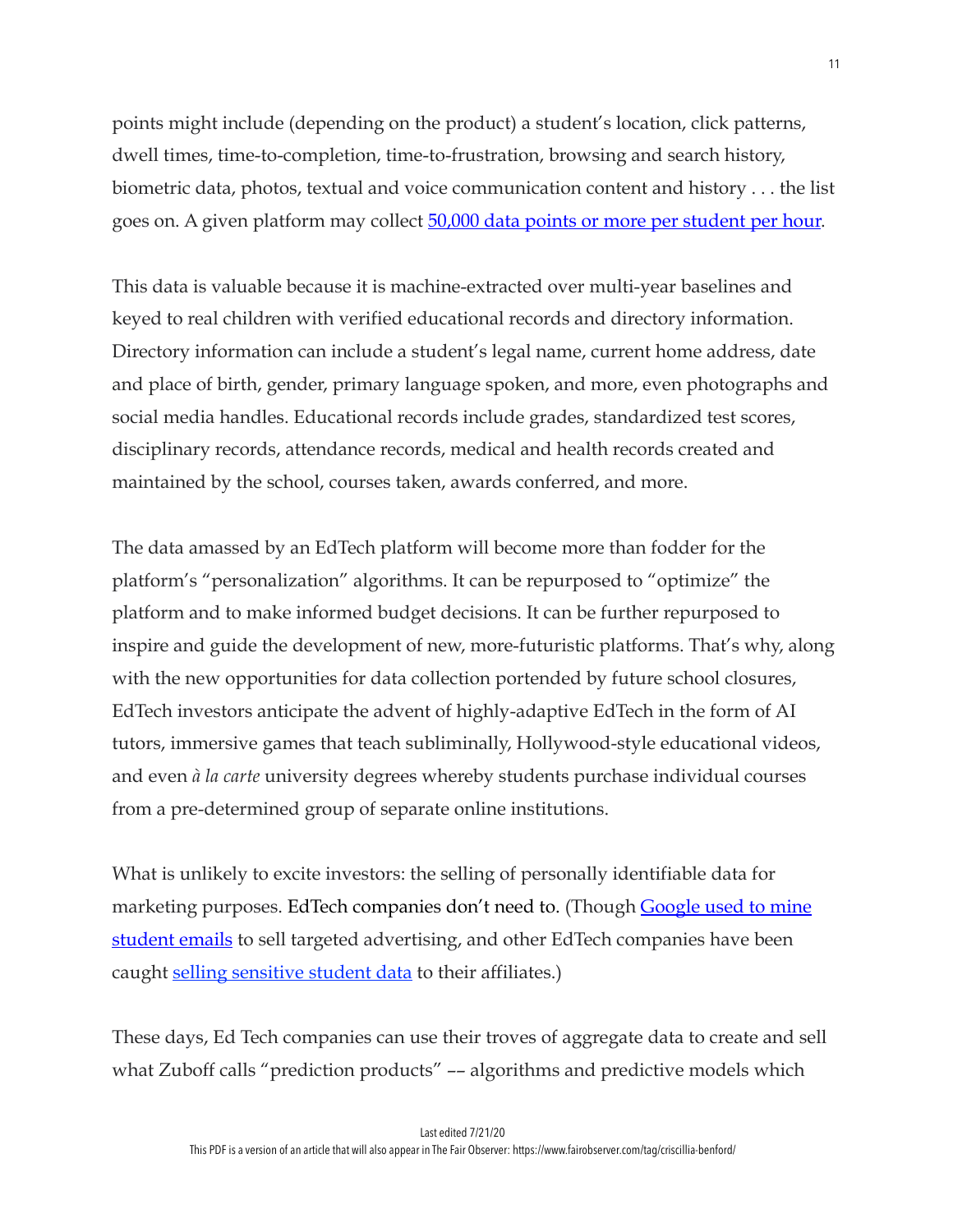forecast and/or control individual behavior with uncanny precision, even without knowing individual names. This work is accomplished by aggregating and mining collected data. Also important to this work: running continuous experiments, often entirely automated. These experiments increase the accuracy of prediction products by nudging user behavior toward desired outcomes, and generating "insights" about how individuals and groups of similar individuals behave, think, and feel when served content with given a message type and form factor at a given time and place.

Forecasting and "nudging" products can be sold to companies in any industry seeking to maximize profit and minimize risk — e.g., advertising, insurance, healthcare, entertainment, finance, retail, transportation. No wonder then CEO of Instructure, the Utah-based parent company of the popular EdTech platform Canvas, **boasted to** [investors](https://www.washingtonpost.com/education/2020/03/20/schooling-rapidly-moves-online-across-country-concerns-rise-about-student-data-privacy/) in March of 2019: "We have the most comprehensive database on the educational experience in the globe. So given that information that we have, no one else has those data assets at their fingertips to be able to develop those algorithms and predictive models."

Hello disaster capitalism! Meet surveillance capitalism.

## **WHEN CHILDREN BECOME USERS**

I say surveillance capitalism. EdTech says personalized learning.

Rhetorically, the term *personalized learning* is meant to position recommendation algorithms that match students to learning material as an "innovative" solution to oldfashioned, clueless teachers who are unwilling or unable to connect with students as individuals with individual needs.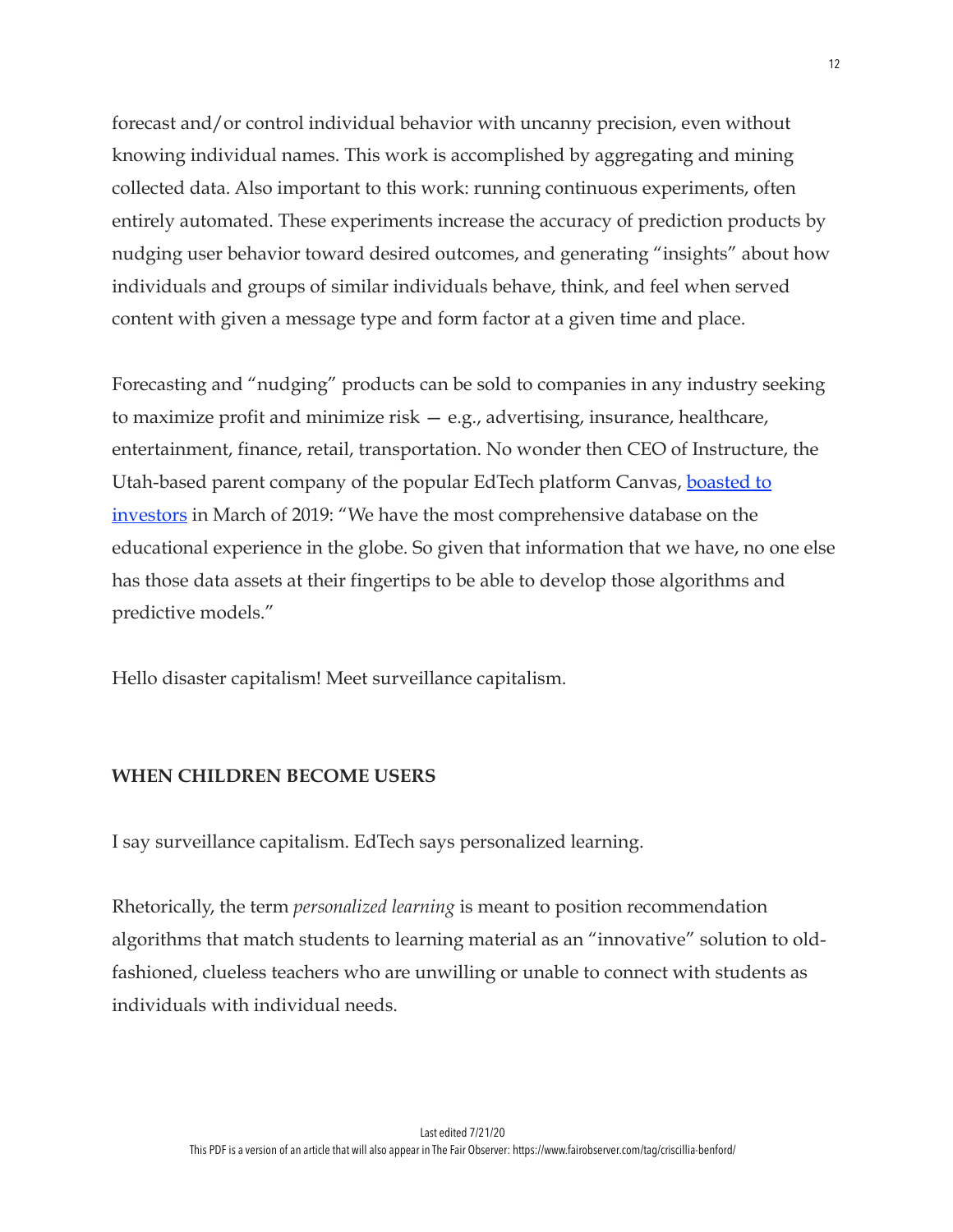In addition to what it calls personalized learning, EdTech also uses "gamification" to solve what it imagines as problems caused by bad/overwhelmed teachers. Gamification is a type of persuasive technology that is player-centered (rather than user-centered). The term refers to the application of game elements and game design principles to nongame contexts.

Together the terms *personalized learning* and *gamification* allow EdTech to conjure visions of delighted, motivated students interacting with data-driven technology that knows what they need to learn, and meets those needs in a timely fashion.

Here's what's really happening: under the banner of "innovation," gamified and datadriven personalized learning platforms are engineering the behavior of children.

Gamified platforms are everywhere, not just in EdTech. They work similarly. Like any behavior-change app (from diet apps to social media platforms like Facebook), gamified EdTech platforms create an absorbing human/computer interaction made all the more attractive by the dispensing of "rewards" on a variable schedule.

Variable reward schedules are a proven way to orchestrate the release of dopamine in humans and animals. Dopamine is the neurotransmitter that makes learning possible. It is key to goal-directed behavior, motivating us to act by helping us make associations between actions and outcome. It is triggered even when we simply anticipate a "reward" that we never in fact receive, or when a reward is not as satisfying as we anticipated. [To learn more about the neuroscience behind learning, see ["Monetizing](https://www.fairobserver.com/author/william-softky/)  [Children's Brains Means the End of Our Species](https://www.fairobserver.com/author/william-softky/)" by neuroscientist William Softky, my husband and research partner for the article "Sensory Metrics of Neuromechanical [Trust](https://www.mitpressjournals.org/doi/abs/10.1162/neco_a_00988?journalCode=neco)."]

The behavioral psychologists and User Experience (UX) designers that work together to create gamified EdTech understand all of this quite well.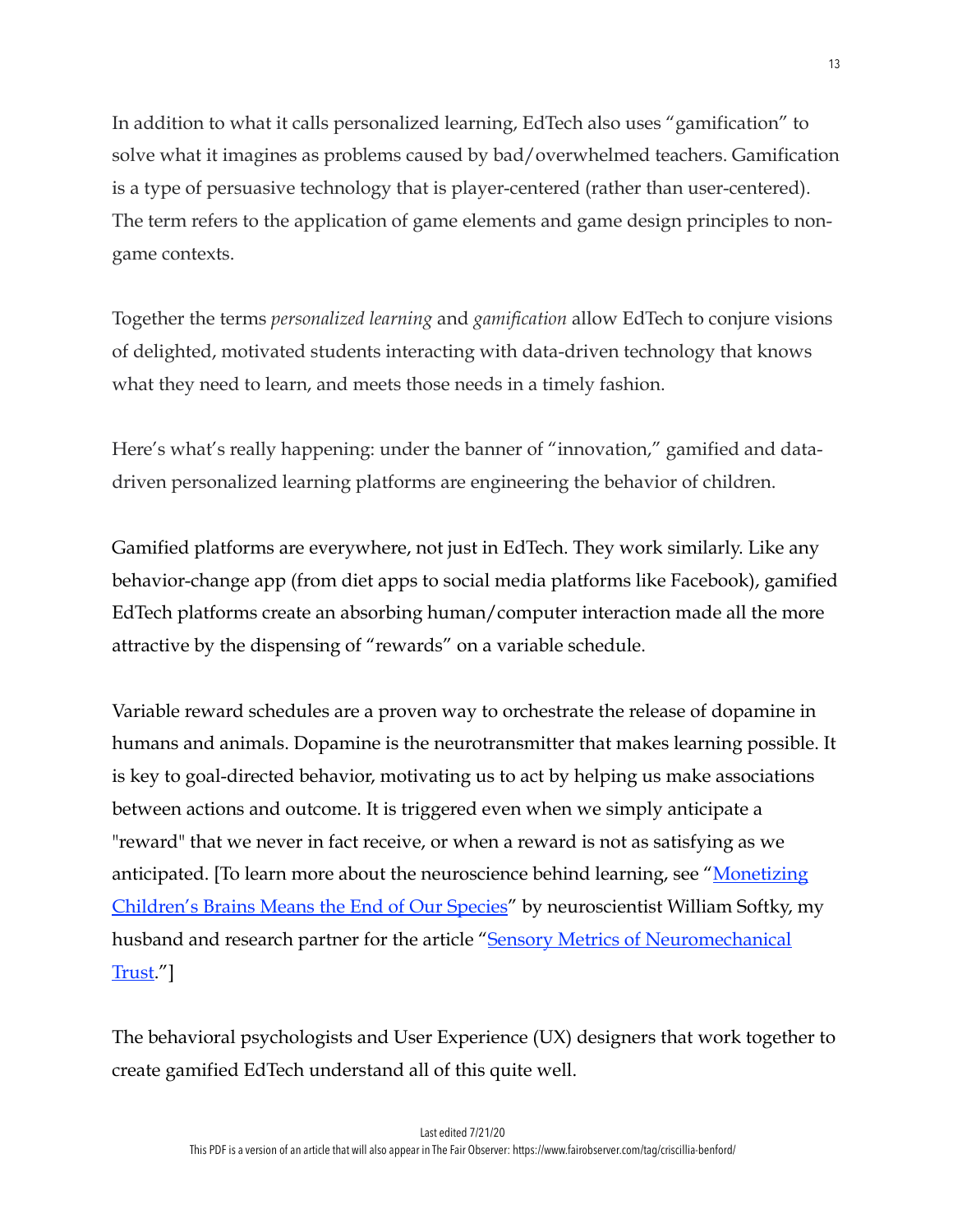They also know that human brains are wired to crave the instant feedback that gamified platforms provide. And they know that we humans (especially when we're feeling uncertain or overwhelmed) are attracted to the explicit goals, objectives, and paths to mastery (e.g., "skill trees") that characterize game-like learning environments.

Advocates for gamified EdTech like to imply that such platforms can help a student build self-esteem because these platforms minimize the impact of "failure" while "rewarding" the completion of target behaviors and the adoption of target attitudes.

[Researchers at The Ohio State University](https://www.sciencedirect.com/science/article/abs/pii/S0360131514002000) in the United States found otherwise. Over time, students receiving a gamified curriculum felt less motivated, less satisfied, and less empowered. No wonder. Engineering engagement through automated, instant feedback risks reducing intrinsic motivation by triggering what psychologists call the "[overjustification effect.](https://sites.psu.edu/aspsy/2019/03/24/overjustification-effect-in-education/)"

Enterprise/Corporate EdTech companies already incorporate into their pitches this understanding of the negative impacts of gamified platforms. "You need us," they say to potential corporate clients, "because younger workers have spent so much time on games and gamified platforms that traditional motivators don't work on them." Here's an <u>[example](https://www.yourtrainingedge.com/training-and-education-for-millennials-through-gamification/)</u> of this kind of logic at work in a pitch that proposes gamification as a solution to (as well as cause of) Millennial demands for constant feedback. Here's an <u>[example](https://www.rallyware.com/blog/millennials_killed_lms)</u> of that kind of logic at work in a pitch that proposes gamification as a solution to "bad parenting" [!] as well as the Millennial "need for engagement" and demand for constant feedback and fun in the workplace.

We can do better than rely upon gamified platforms to "engage" our children in school.

It's one thing to play a game for fun, or use a gamified informal learning app now and again. It's quite another (and frankly a quite terrible) thing for public schools to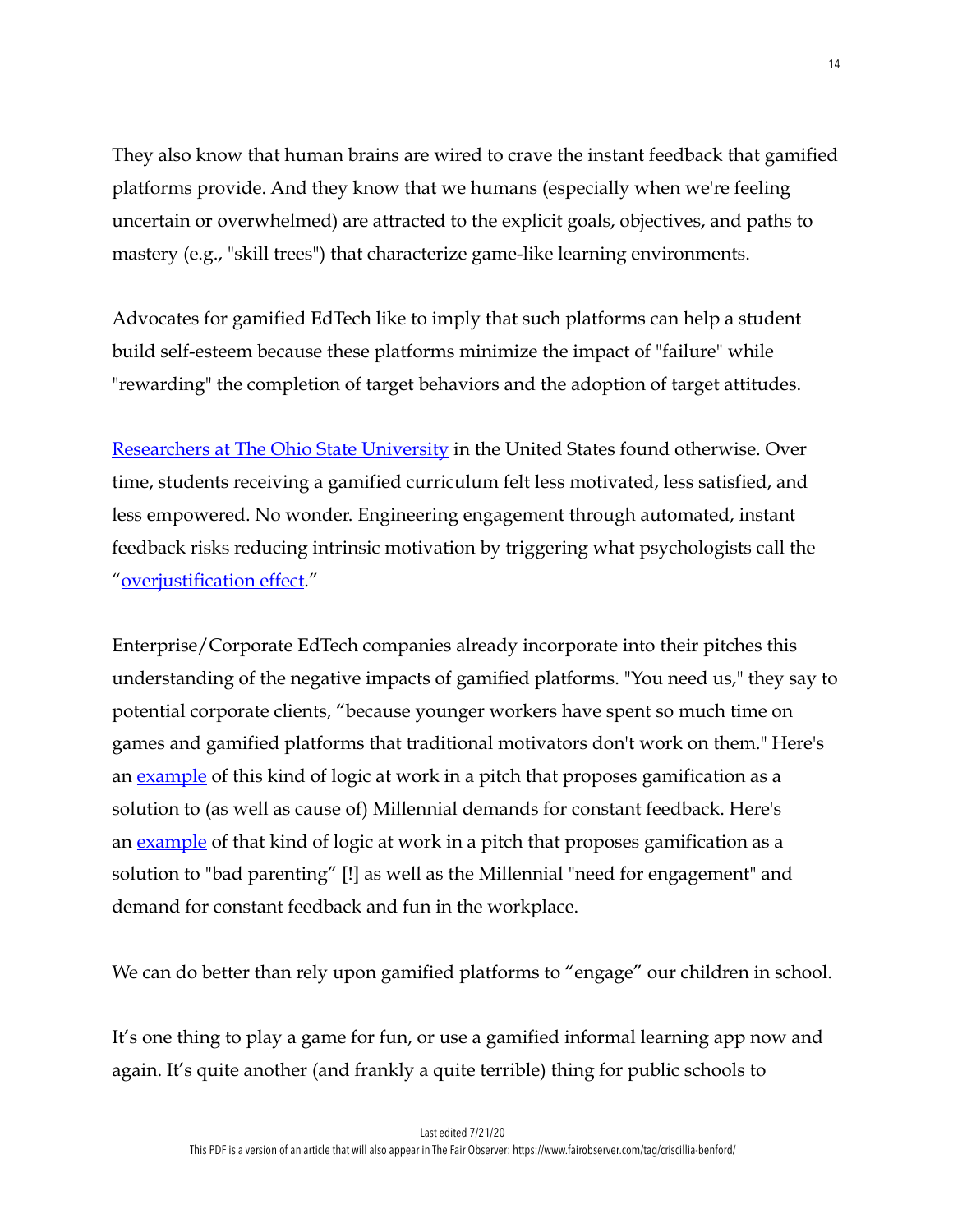participate in engineering into students an intolerance of complexity, an inability to set their own goals, and a profound need for external motivators. All students deserve an education that supports, rather than stunts, their intellectual and personal development.

Students understand this kind of critique. In <u>New York</u>, [Pennsylvania,](https://www.classsizematters.org/wp-content/uploads/2019/03/Perceptions-of-the-Summit-Learning-Platform-Indiana-Univ-of-PA.pdf) [Connecticut,](https://nymag.com/intelligencer/2018/10/the-connecticut-resistance-to-zucks-summit-learning-program.html) and [Kansas,](https://www.nytimes.com/2019/04/21/technology/silicon-valley-kansas-schools.html) students have organized to protest against the Summit Learning Program, an EdTech platform developed by Facebook engineers and backed by the for-profit Chan Zuckerberg Initiative. In <u>a letter to Mark Zuckerberg</u> published by the Washington Post, students attending Brooklyn's Secondary School for Journalism wrote, "Unlike the claims made in your promotional materials, we students find that we are learning very little to nothing. It's severely damaged our education, and that's why we walked out in protest. . . ."

As Ruha Benjamin puts it in her award-winning book [Race After Technology,](https://www.ruhabenjamin.com/race-after-technology) "[T]hese students have a lot to teach us about refusing tech fixes for complex social problems that come packaged in catchphrases like 'personalized learning.' They are sick and tired of being atomized and quantified, of having their personal uniqueness sold to them, one 'tailored' experience after another. They're not buying it."

And neither should we.

# **LET'S GO OUTSIDE**

Today's EdTech marketing taps into collective fears about sharing space with other humans, and frustration with the hodge-podgy usage of technology that characterized many crisis schooling efforts.

Yet, there is a better path: making use of outdoor space on school grounds, nearby land, public spaces ([like football stadiums\)](https://www.usnews.com/news/education-news/articles/2020-05-11/students-in-denmark-go-to-school-in-soccer-stadium-amid-coronavirus-pandemic), or at home with guidance from schools. Schools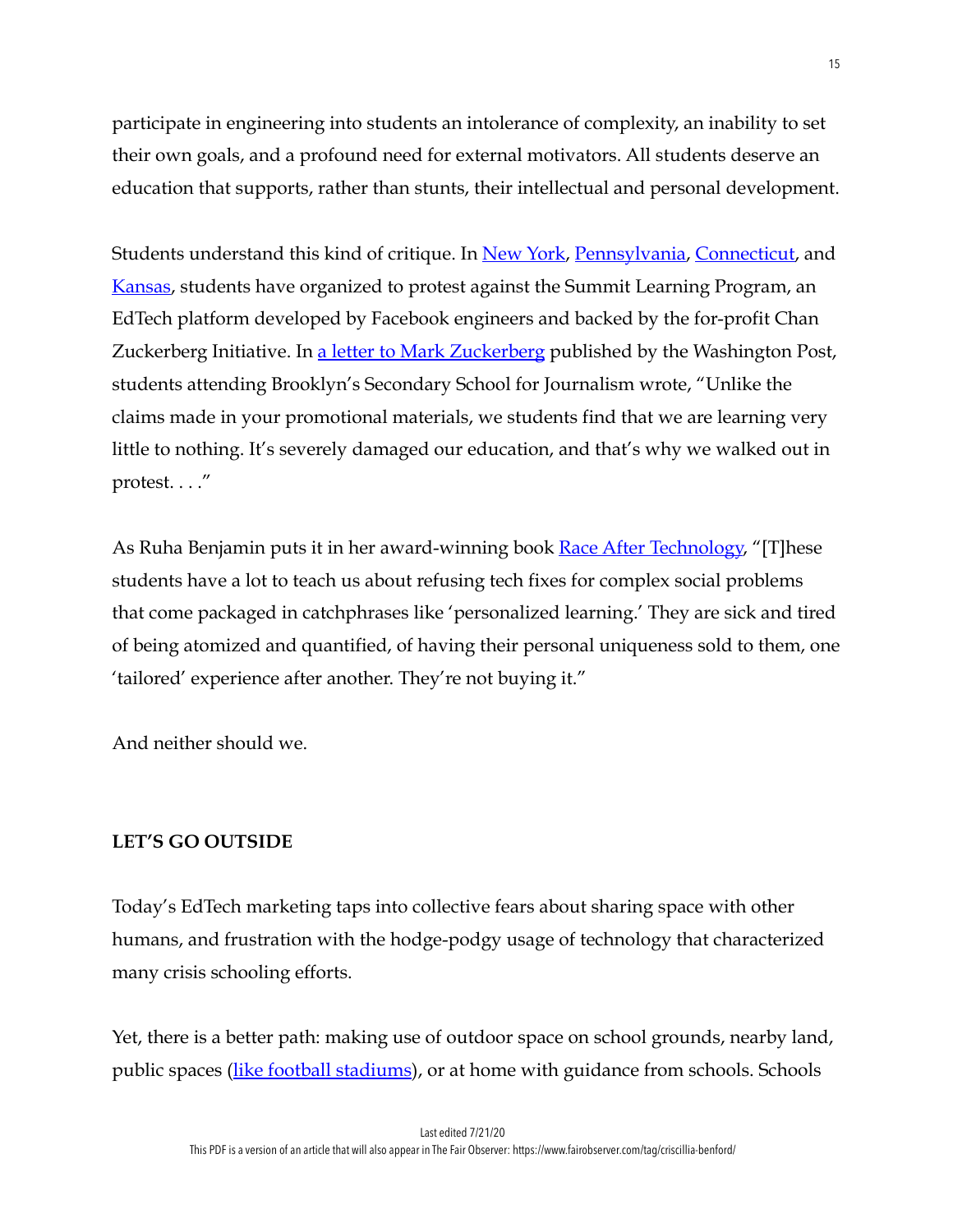with plans to open full-time and those with plans for a mixture of in-person and remote instruction could walk this path.

Outdoor learning environments offer solutions to many COVID-related educational problems. <u>[Research](https://www.wsj.com/articles/how-exactly-do-you-catch-covid-19-there-is-a-growing-consensus-11592317650)</u> suggests that COVID-19 is less likely to be transmitted outdoors. [Research](https://www.weforum.org/agenda/2020/06/covid19-school-playground-children-outside-education/) also indicates that being outdoors reduces children's stress levels, and improves their motivation and wellbeing. Outdoor learning environments also provide children with much-needed opportunities for movement and play as well as opportunities for place-based learning activities. Moreover, exposure to outdoor environments helps human brains stay in **[calibration](https://www.mitpressjournals.org/doi/abs/10.1162/neco_a_00988?journalCode=neco)** because brains are optimized for high-bandwidth, three-dimensional, continuous-time processing of sensorimotor inputs. Outdoor learning environments can provide everything that brick-and-mortar schools can, and much more.

Outdoor education is an old idea, traditionally practiced across the Asian and African continents. Outdoor education gained popularity in Europe and North America during the tuberculosis epidemic of the early 20<sup>th</sup> century, spawning **The Open Air School** [Movement.](https://www.encyclopedia.com/children/encyclopedias-almanacs-transcripts-and-maps/open-air-school-movement) Schools were set up in repurposed structures, tents, prefabricated barracks, and purpose-built pavilions. Some schools consisted simply of rows of desks outside. You'll find photographs of a variety of these schools [here.](https://www.messynessychic.com/2016/03/15/classrooms-without-walls-a-forgotten-age-of-open-air-schools/) Recently, Tuxuka Architects designed and built a circular <u>[open-air kindergarten](https://ideas.ted.com/inside-the-worlds-best-kindergarten/)</u> outside of Tokyo.

Today, schools in [Denmark, Finland, Singapore, New Zealand,](https://www.edu-quip.co.uk/blog/4-countries-who-are-championing-outdoor-learning-and-why-we-should-be-doing-the-same) [Scotland,](https://www.theguardian.com/uk-news/2020/may/10/scotland-eyes-outdoor-learning-as-model-for-reopening-of-schools?fbclid=IwAR2o_w7Ri8IQ8QEU1Li2UqqMuo5cOFU-ftkzjPnEHGNh0zwv-8_XTWN3s6Q) and [Bangladesh](https://www.weforum.org/agenda/2020/06/covid19-school-playground-children-outside-education/) have turned to outdoor learning environments as a way to meet COVIDrelated educational challenges. In Bangladesh, children were involved in the redesign of their school courtyard for outdoor learning. That intervention was a **success**, improving not just the children's engagement with the curriculum but also their attainments in math and science.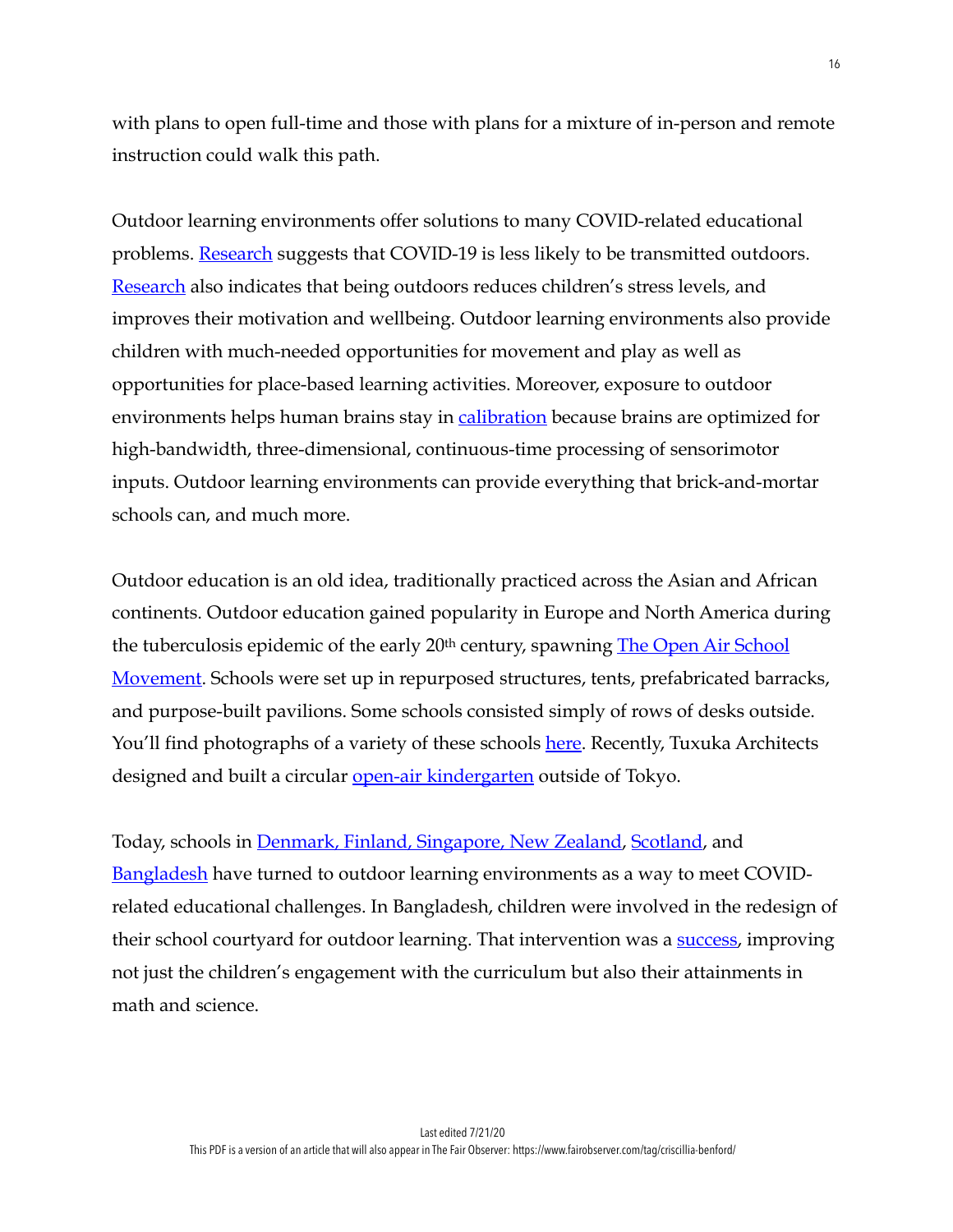In the United States, outdoor learning tied to public schools could make up for the pandemic-driven [loss of outdoor programs](https://www.sciencedaily.com/releases/2020/06/200615140919.htm) conducted by nature centers, parks, and outdoor science schools. Facing budget shortfalls, many of these programs are in danger of closing. Those that remain open have plans to freeze subsidized programing, scholarships, grants, and fee waivers. It is estimated that by the end of the year, 11 million children in the United States will have missed out on outdoor learning opportunities, about 60% of them from communities of color or low-income communities. About 30,000 outdoor educators across the country have already lost their jobs. Advocates for outdoor learning environments suggest that using public funds to redeploy these educators to K-12 public schools would be a boon to children and their families. [Green Schoolyards America,](https://www.greenschoolyards.org/covid-learn-outside) a non-profit organization dedicated to helping public schools use outdoor space to enhance student wellbeing, has devised detailed, research-backed guidelines for outdoor learning as part of its Outdoor Learning Initiative.

## **SAY NO TO VAMPIRES**

Traditionally, schools have been oriented toward extrinsic motivators: grades, test scores, teacher approval, status, little prizes and rewards. When I was an elementary student, one of my teachers gave the student with the highest spelling score that week a tiny ceramic animal that my teacher had made herself.

EdTech's gamified personalized learning platforms turbo-charge this strategy. In this sense, such platforms are not innovative at all. Rather, they are simply new ways to do old things . . . old things that don't work very well.

Pairing data-driven "personalization" with gamification is a quick fix solution to a problem resting at the core of public education today. Groaning under the weight of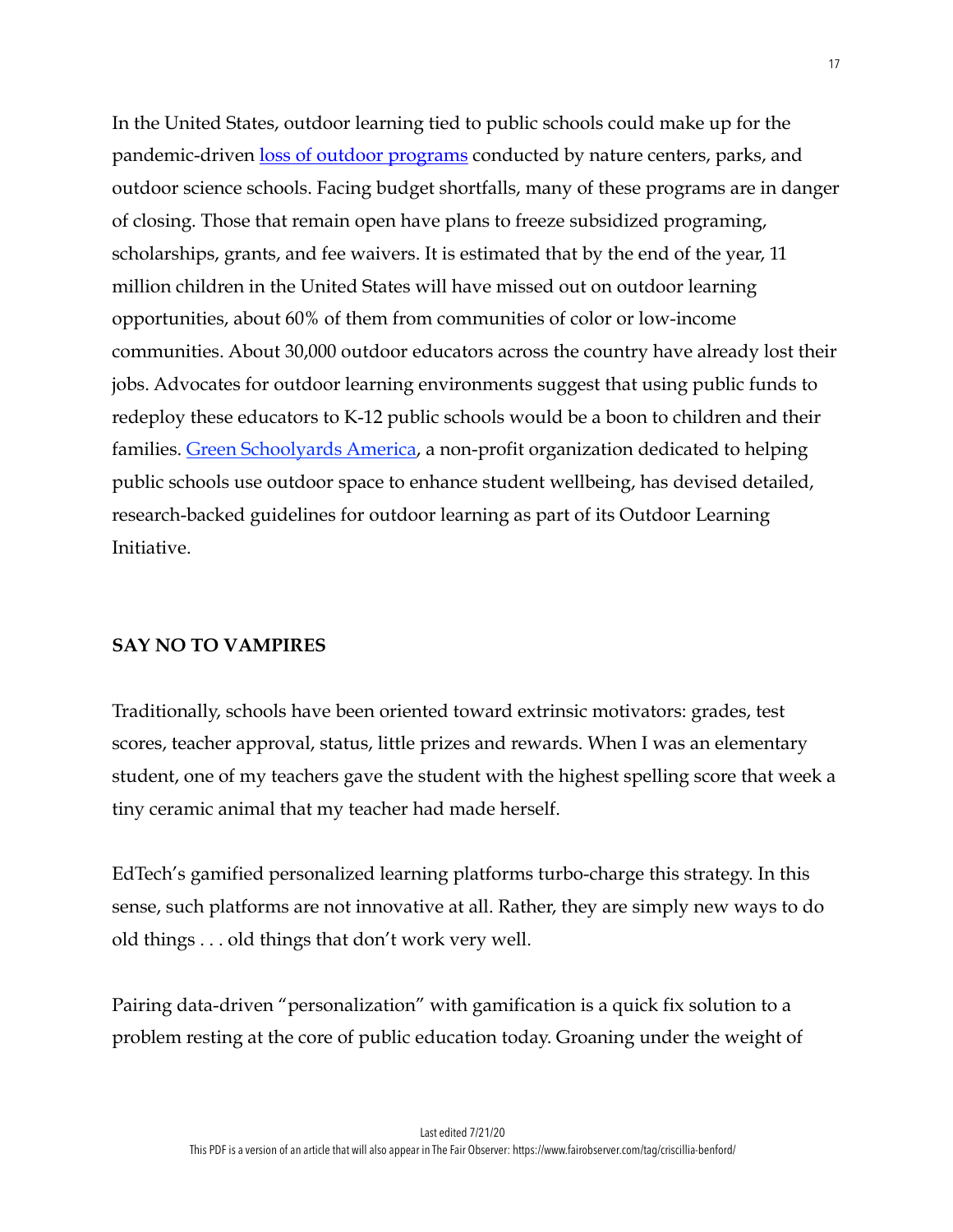high stakes testing, today's public schools crush student excitement in learning for its own sake.

What if we did away with high stakes testing? These tests have many problems, from baked-in cultural bias to an over-emphasis on those curricular standards that are easy to test at the expense of less quantifiable ones. What if we just got rid of them? Surely there are other ways to assess performance. High stakes tests have already been **cancelled all** [over the world](https://blogs.worldbank.org/education/high-stakes-school-exams-during-covid-19-coronavirus-what-best-approach) this year.

And while I'm sharing my dream of public education truly reimagined, I'd like to also pose this question: What if during this time of uncertainty and fast-change we, in our various localities, determined from the ground up the role that technology ought to play in our public school systems? By "from the ground up" I mean, asking students and teachers about their own technology use. How has tech helped them? How has it gotten in the way? I suspect the answers will surprise many, and illuminate high-impact ways to incorporate technology in the classroom and address the educational issues facing students living in "smartphone only" homes, as well as students living without reliable broadband connectivity, or without any access to the internet at all.

It's time to shift the focus of education away from the needs of corporations (workforce needs and others) to the needs of children. What do children need to thrive? We already know the answer. Children thrive when they experience shared attention, build life skills through developmentally-appropriate challenges, experience a sense of belonging, and are allowed to personally contribute to learning activities. Meeting these goals does not require EdTech.

Let's help children thrive by making outdoor learning available in public schools. And let's not stop there. Let's help children thrive by hiring more teachers and support staff for our public schools. Let's help children thrive by giving teachers the support they've asked for to translate live, onsite instruction to remote instruction. That support need